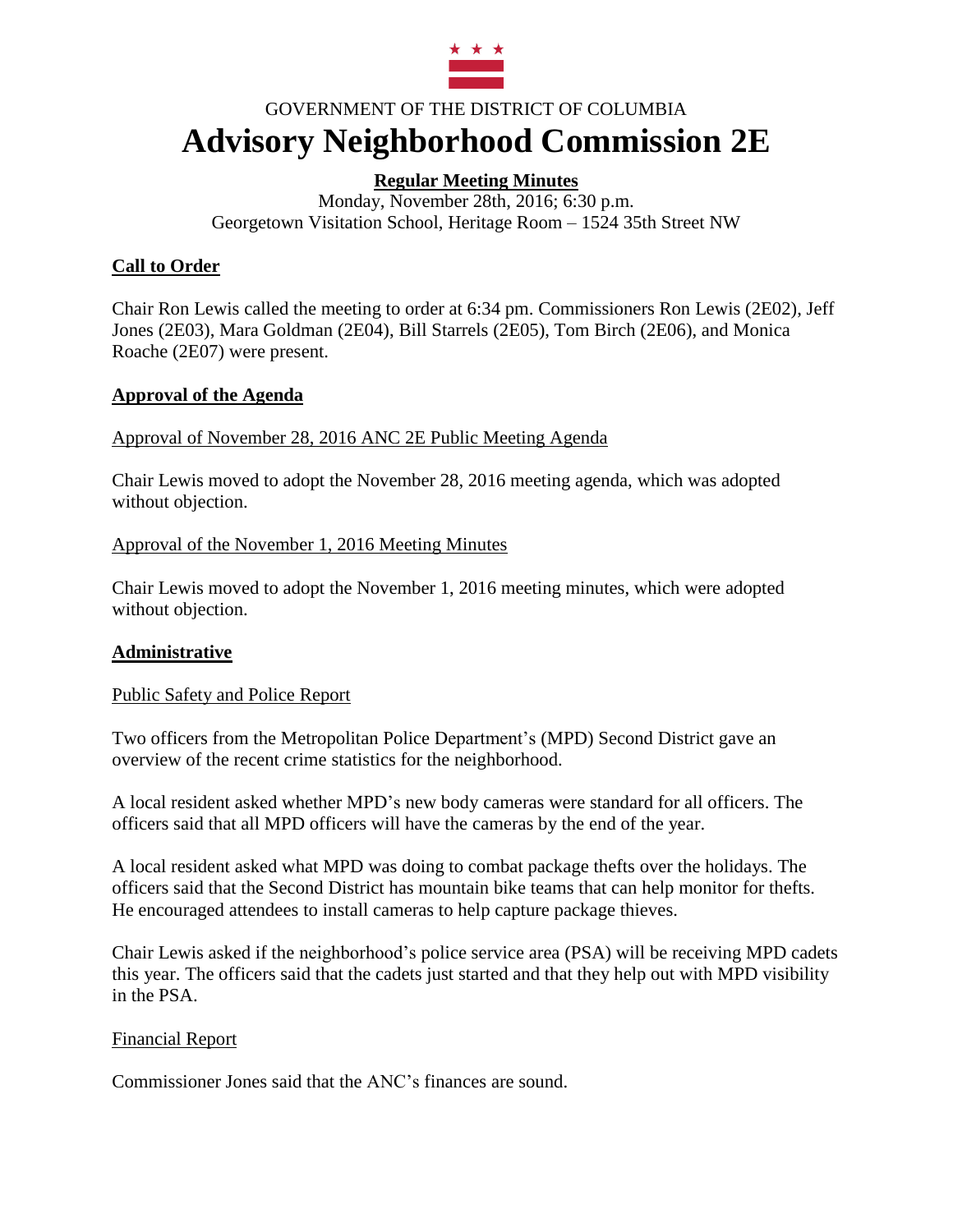#### Approval of the FY 2016 Quarter 4 Financial Report

Commissioner Jones moved to approve the ANC's FY 2016 Quarter 4 financial report. Commissioner Starrels seconded the motion, which was voted on and passed (VOTES: 6-0-0).

#### Transportation Report

Chair Lewis said that the Citizens Association of Georgetown (CAG) has conducted a survey regarding which blocks in the neighborhood could use additional streetlights. He encouraged meeting attendees to reach out to the ANC with their opinions regarding the city's proposal to install additional LED streetlights in the neighborhood.

Commissioner Birch said that it is important for the ANC to recognize that LED streetlights can have positive effects in certain areas, including at intersections.

#### **Community Commendation**

#### Community Commendation for Betsy Cooley

Chair Lewis read the proposed community commendation for Betsy Cooley aloud, as follows:

In recognition of her sustained and effective service to the community, ANC 2E commends Betsy Cooley. A public spirited and active participant in the civic life of our community, for the past 13 years Betsy has been the knowledgeable and resourceful Executive Director of the Citizens Association of Georgetown, working effectively with over 100 volunteers annually to benefit the neighborhood and to keep CAG and its mission relevant for Georgetown residents. Her strong ties to our community and her work to foster the growth to some 1,400 members of this key organization have served us all well. We hereby acknowledge and express our appreciation and gratitude to Betsy Cooley for her outstanding service and positive impact on our community.

Chair Lewis moved to approve the community commendation for Betsy Cooley. Commissioner Starrels seconded the motion, which was voted on and passed (VOTES: 6-0-0).

#### **Old Georgetown Board**

#### Rock Creek Park - Rose Park Trail

Commissioner Birch moved to adopt a proposed resolution regarding this matter. Commissioner Starrels seconded the motion, which was voted on and passed (VOTES: 6-0-0). The resolution reads as follows:

ANC 2E applauds the efforts to improve the pedestrian path running along the eastern edge of Rose Park. Our chief concern is that the plans address issues of safety as proposed in the design for the path.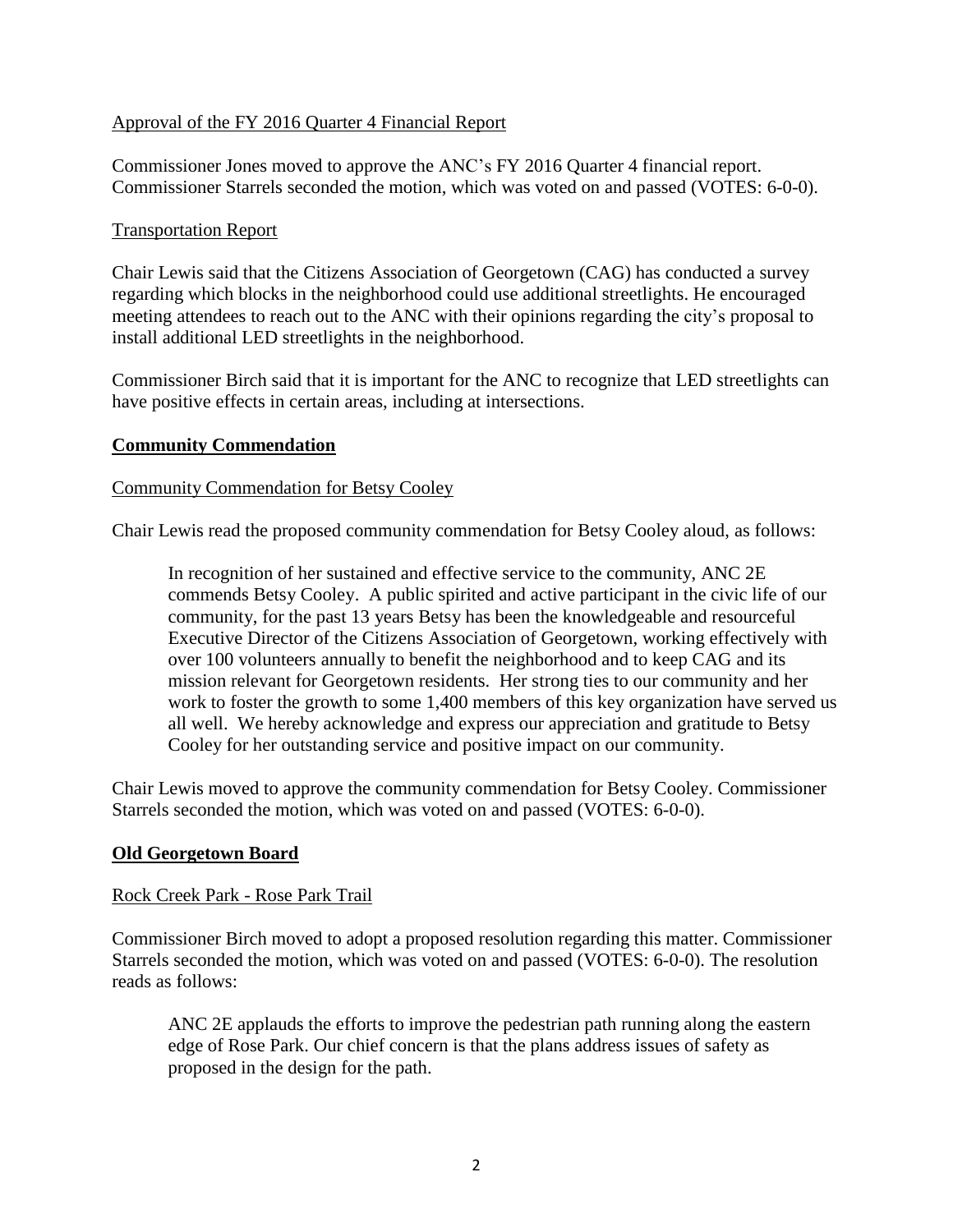The existing trail ranges from 4 to 5 feet in width. ANC 2E has no objection to a reconstructed path at a consistent 6-foot width. Given the current and expected multipurpose use of the path, ANC 2E concurs with community proposals for the installation of traffic-calming rumble strips on the entire length of the path, along with warning signs, to discourage bicyclists from riding too fast, presenting otherwise a dangerous situation for pedestrians of all ages who use the path.

We have no objections to the use of porous asphalt as a proposed pavement, similar to the present-day asphalt pavement now. We support especially the use of flexi-pave for the stretch of pavement over the critical root zone of the monumental elm tree beside the path.

A chain link fence currently separates the trail from the ridge slope. ANC 2E supports the proposed black vinyl-coated chain link fence for minimum upkeep and visual intrusion and maximum safety consideration.

We support additional lighting along the path. We have no objections to the installation of lighting to match the same type, size, and style of the existing lighting.

## **Community Comment**

## Announcement Regarding Upcoming DDOT Community Meeting on the Pennsylvania Avenue Bridge Project

Chair Lewis said that the District Department of Transportation (DDOT) is about to start the work on the Pennsylvania Avenue bridge project. He said that DDOT will be hosting a public meeting regarding the project on Wednesday, December 7th at 6:30 in room 103 of GW's Funger Hall, 2201 G Street NW.

#### C&O Canal Rehabilitation Project Update

Commissioner Birch said that the work on the C&O Canal rehabilitation project has begun. He said that the canal's lock 3 will be replaced and that lock 4 will be repaired. He added that parts of the canal's tow path are currently closed to pedestrians due to the construction activities.

Commissioner Birch said that there is no water in the stretch of the canal from Rock Creek to lock 5.

#### Community Reports

Ruth Werner, Committee Director for Councilmember Jack Evans, said that the swearing-in for new Councilmembers and ANC Commissioners will be on Monday, January 2nd. She said that the Mayor recently transmitted a nomination for the next Chancellor of the DC Public Schools, and that the DC Council's Committee on Education is hosting three roundtables to consider the nomination.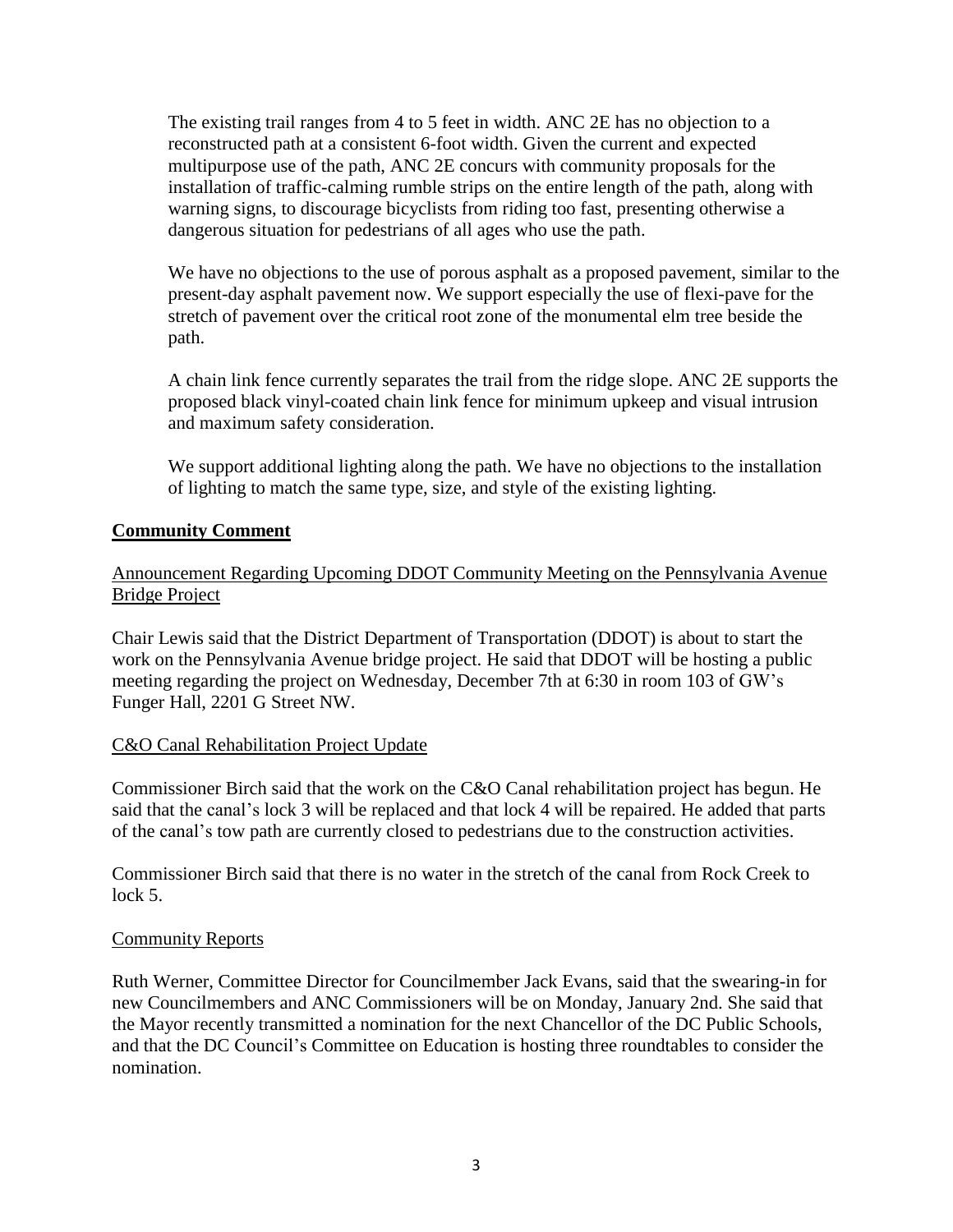John Lever, a representative for the Friends of Volta Park, said that the organization's annual Breakfast with Santa program will be on Sunday, December 14th at 10:00 am at Volta Park. He added that CAG is holding an event with the Mayor, Councilmember Evans, and Councilmember Grosso to discuss the Hyde-Addison and Duke Ellington school renovations. He said that the event will be on Tuesday, November 29th at St. John's Church, 3240 0 Street NW.

A representative for the Georgetown Village gave an overview of the Village's effort to recruit volunteers to serve as medical note takers for Village members.

# **Alcoholic Beverage Control Board**

# Renewal of Gypsy Sally's Retailer's Class "C" Tavern License at 3401 K Street NW

Commissioner Starrels moved to withdraw the ANC's previous protest of Gypsy Sally's license renewal application. Commissioner Birch seconded the motion, which was voted on and passed (VOTES: 6-0-0). The resolution reads as follows:

ANC 2E withdraws its pending protest of the Class "C" Tavern License in this matter.

# Renewal of Smith Point's Retailer's Class "C" Tavern License at 1338 Wisconsin Avenue NW

Commissioner Starrels moved to protest Smith Point's license renewal application based on adverse impact on the peace, order, and quiet of the neighborhood. Commissioner Jones seconded the motion, which was voted on and passed (VOTES: 6-0-0). The resolution reads as follows:

ANC 2E protests Smith Point's application for the renewal of the establishment's Retailer's Class "C" Tavern license based on adverse impact on the peace, order, and quiet of the neighborhood.

We note that the licensee has multiple issues under the settlement agreement that has been in place for several years.

# Extension of Holiday Hours for all Establishments with Settlement Agreements

Commissioner Birch moved to adopt a proposed resolution regarding this matter. Commissioner Starrels seconded the motion, which was voted on and passed (VOTES: 6-0-0). The resolution reads as follows:

ANC 2E supports the requests of ABRA licensees with which we have Settlement Agreements for extended hours for the Presidential Inaugural and other designated holidays in 2017.

# **Zoning**

S&R Foundation – Evermay (1623 28th Street NW)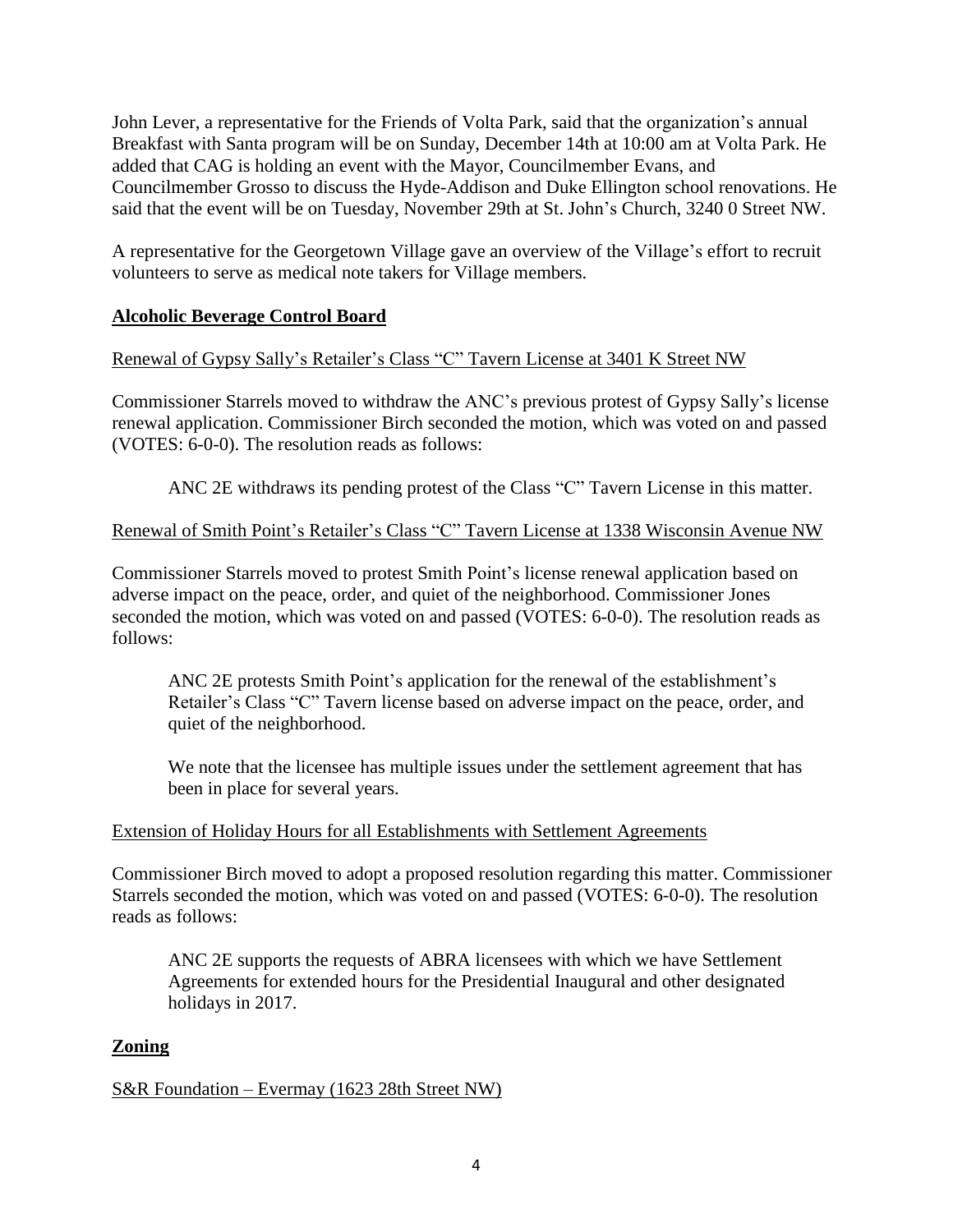Commissioner Roache moved to adopt a proposed resolution regarding this matter. Chair Lewis seconded the motion, which was voted on and passed (VOTES: 5-0-0). The resolution reads as follows:

ANC 2E supports the application for the Special Exception Renewal (BZA #18315A) by the Kuno/Ueno Foundations for the Evermay property for the following conditions listed in the renewal application, including:

- Hours of Operation
- Valet and staff regulations
- Number of events listed per year
- Parking guidelines
- Amplified music

We support the application in recognition that Dr. Kuno and Dr. Ueno have been welcoming considerate and generous-spirited neighbors in our community who are always willing to sit down and meet with neighbors. It is also nice to have this cultural arts venue right in our neighborhood.

## **Old Georgetown Board (Continued)**

## OG 17-030 (HPA 17-057) 1659 Wisconsin Avenue, NW

Chair Lewis moved to adopt a proposed resolution regarding this matter. Commissioner Roache seconded the motion, which was voted on and passed (VOTES: 5-0-0). The resolution reads as follows:

ANC 2E does not support the additions as proposed. The rear addition in particular would be larger than and significantly out of scale with the original building. No building in that block goes back to the lot line, and all of the buildings to the south of the applicant's building are much farther back from the lot line than the proposed addition would be. The addition would also be out of keeping with and would dwarf the mid-lot residence immediately to the north.

#### OG 17-029 (HPA 17-054) 1032-1034 33rd Street, NW

Commissioner Starrels moved to adopt a proposed resolution regarding this matter. Commissioner Roache seconded the motion, which was voted on and passed (VOTES: 5-0-1). The resolution reads as follows:

ANC 2E objects to the plans as presented. The plans are too large and not subservient to the existing structures. They do not adhere to the historic character and the size of the existing buildings and are out of place for this area.

#### OG 16-375 (HPA 16-666) 3401 Water Street, NW